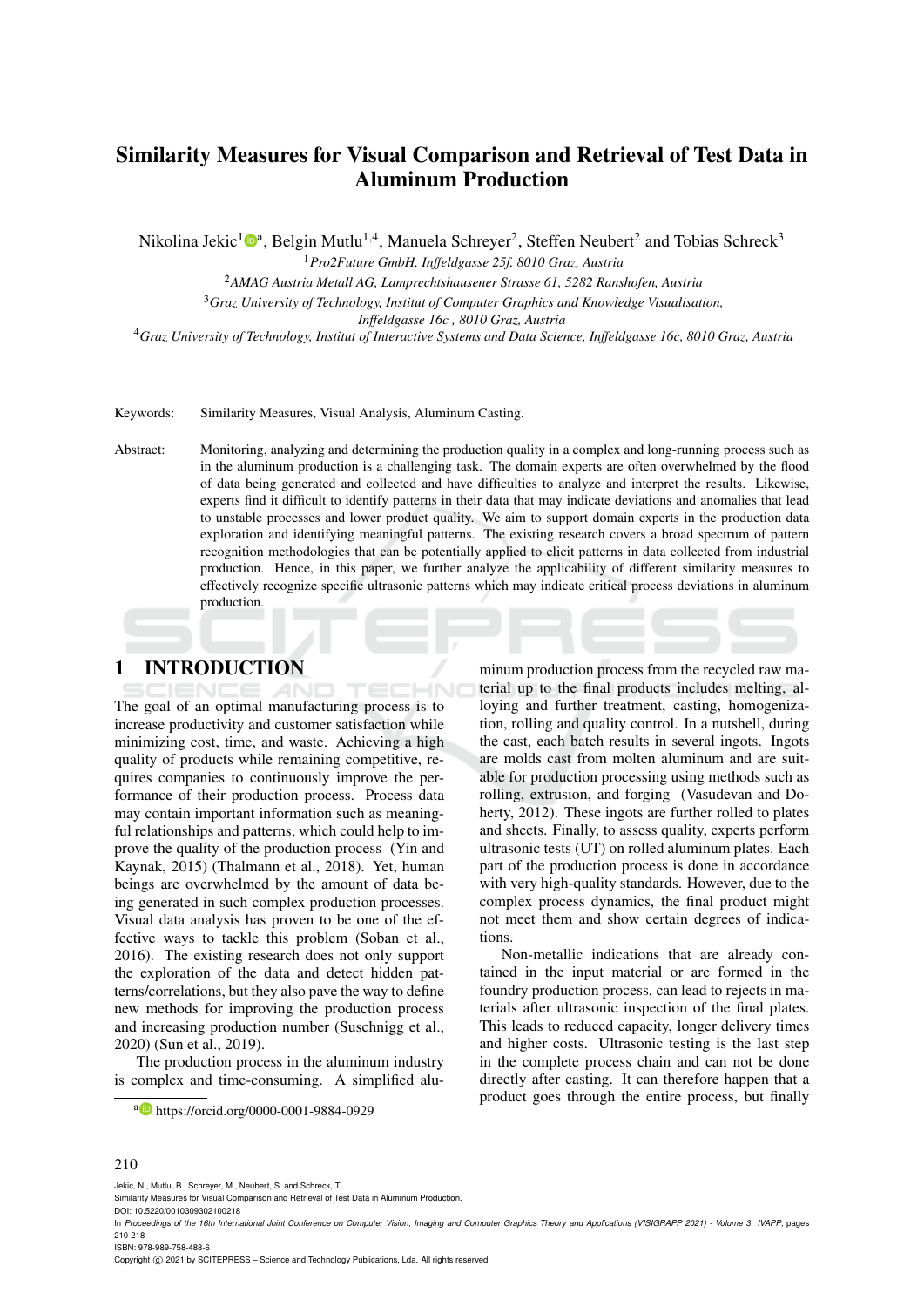does not meet the required standard. The causes and the influencing factors that lead to UT indications in the casting process are not yet fully understood.

Different groups of production parameters influence the quality of batches and ingots, and this may be an implication that only some batches and ingots would have specific indication patterns. Influencing parameters can be possibly found, for example, in the input material, in process parameters of the furnace and casting plant, where several hundred different parameters are continuously recorded during the casting, or in the chemical composition of the different batches. By far, most of the ingots are of good quality, with no or very few indications, which do not lead to rejects after ultrasonic inspection. Some are of mixed quality, which means that some parts of the ingot are of good quality, with very few indications, and some parts are of poor quality with many indications. In this case, some of the plates made from the entire ingot are rejects after the ultrasonic testing. In certain situations, the whole ingot is of poor quality, which means that all the plates made of the entire ingot are rejects, whereas neighboring ingots from the same batch are of perfect quality. The number of indications in an ingot depends also on some product-specific parameters, for example, the material of the ingot, the casting format and the format of the final product, which makes the analysis even more difficult. Additionally, the total number of test batches is limited, especially if one wants to concentrate on a specific alloy and/or format. The overall small number of indications and rejects complicates the analysis and research even further. Thus, in the following, we restricted the analysis to one specific material, casting- and final-productformat in order to lay out the methodology to the inclined reader.

Grouping and recommending batches and ingots with similar indication patterns, is highly desired to support the end-users, i.e., material engineers in casting and rolling, in production data exploration and inspection of possible influencing parameters on product quality. Distance or similarity measures are essential to solving many pattern recognition problems such as classification, clustering, and retrieval problems (Cha, 2007). There are many measures of similarity and selecting the right one is one of the challenges encountered by researchers. Depending on the application, some of the similarity measures do not always have optimal behavior (Shirkhorshidi et al., 2015). In this paper, we studied the capability of different similarity measures to effectively recognize specific indication patterns in production data. Furthermore, we introduce a concept for visual analysis and interactive pattern search in ultrasonic images

of aluminum ingots. To do so, we aim to help domain experts to identify specific patterns in production data which may indicate critical process deviations. Lastly, we evaluate the benefit of interactive pattern search in ultrasonic images of aluminum ingots.

### 2 RELATED WORK

In this section, we analyze and discuss relevant work conducted in the research areas of visual analysis for industrial application and similarity measures.

## 2.1 Visual Analysis for Industrial Application

The trend of digitalization in the industry (so-called Industry 4.0, or also, smart production) generates large amounts of production data. In this scenario, domain experts are often overwhelmed by the amount of data and unable to obtain useful information that could help them to analyze their production processes. Visual data analysis, in which users interact with data to explore and analyze it, using visual displays, has been proven to be an effective approach for gaining insight from production data (Lee et al., 2014) (Wu et al., 2018).

A growing number of visualization solutions targeting production scenarios have been presented in recent years (Matkovic et al., 2002), (Jo et al., 2014), (Xu et al., 2016). Recently, a survey on visualization and visual analysis applications for smart manufacturing has been published (Zhou et al., 2019). The survey provides an overview of several studies conducted for industrial applications, with a few examples available for smart manufacturing applications in the iron and steel industry. In an early study (Wu, 2001), the problem of metal ingot casting and production planning is presented. This work reports that visualization of the production schedule provides the basis for interactive decision support. Zhou et al. (Zhou et al., 2016) proposed the integration of advanced simulation and visualization for the manufacturing process addressing issues on energy, environment, productivity, safety, and quality in the steel industry.

The increasing amount of data becoming available has to date triggered the use of visualization and development of visual data analysis tools in a variety of industrial domains (Liu et al., 2014). However, still many manufacturing systems are not ready to allow production specialists to efficiently and effectively analyze growing amounts of production data, also due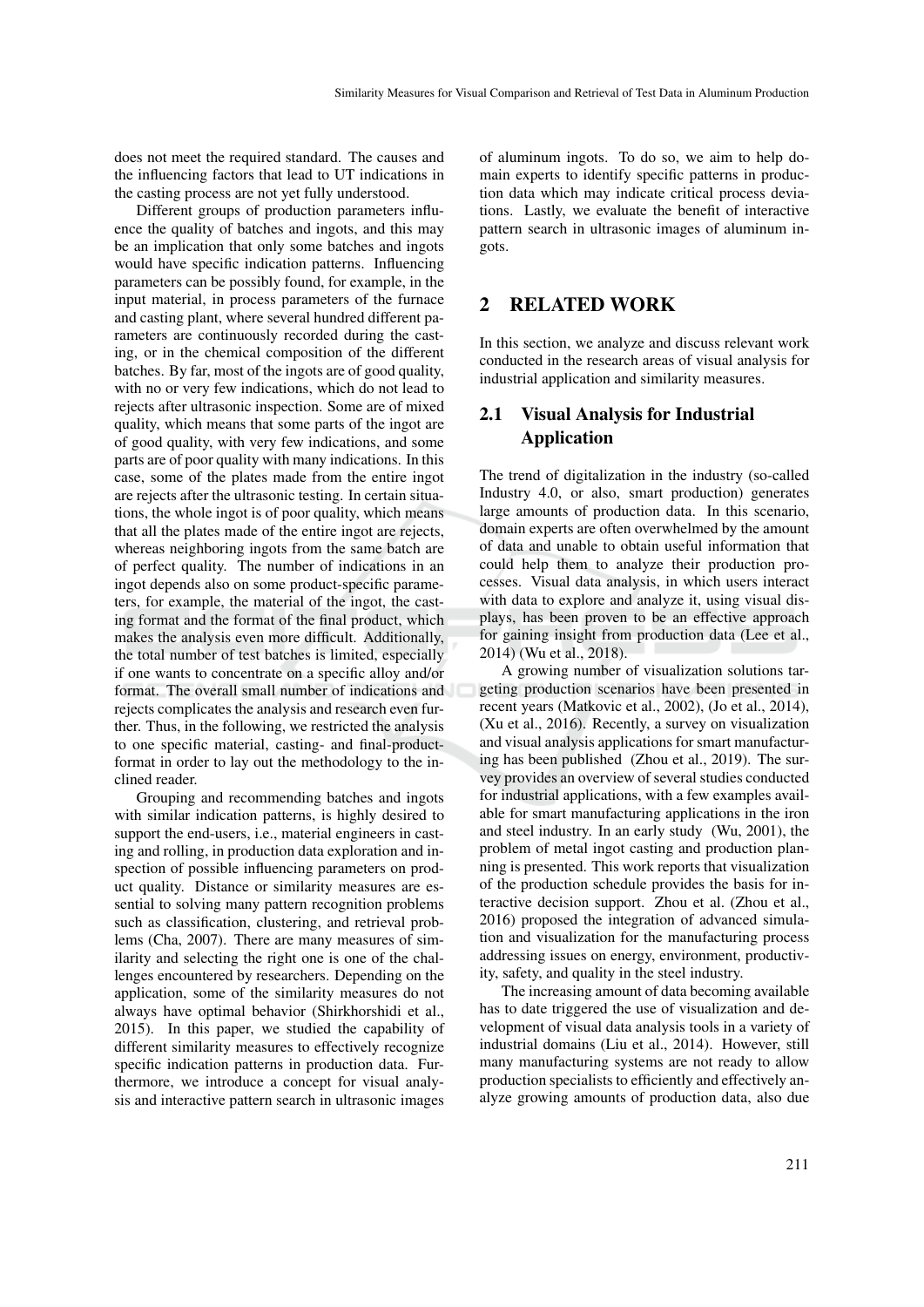to a lack of analytics tools and interfaces (Lee et al., 2013).

#### 2.2 Similarity Measures

Manufacturing and various areas are becoming increasingly more data-driven, which increases the necessity of identifying the similarity between datasets. Datasets have several representations such as scalar values, vectors, or matrices. Mathematically, there are many measures of similarity or dissimilarity between the different forms of these datasets (Deza and Deza, 2006). This work is partly inspired by similarity techniques used for the comparison of distributions in image processing and computer vision. Several works have supported the visual retrieval and exploration of large numbers of scatter plot images. In (Scherer et al., 2011), feature vectors based on correlation coefficients are proposed to rank and cluster scatter plots for comparison. In (Behrisch et al., 2014), a relevance-feedback approach was proposed to learn to distinguish scatter plots of interest to specific users and tasks. In addition, in (Shao et al., 2016) an approach to describe scatter plots by the set of local patterns occurring was introduced and applied to filter interesting scatter plots from a larger number of plots. Recently, Bazan et al. (Bazan et al., 2019) present research work on a qualitative analysis of the similarity measures most used in the literature and the Earth Mover's Distance. In (Hernández-Rivera et al., 2017) it is demonstrated how similarity metrics can be used to quantify differences between sets of diffraction patterns. Although there exist many well-known similarity metrics, still a selection of metrics to measure the similarity between two distributions is crucial, because depending on the application, they do not always have optimal behavior. In the following, the discussion about qualitative analysis of different similarity measures on the problem of grouping similar batches and ingots will be presented.

## 3 INTERACTIVE PATTERN SEARCH

Our concept supports an interactive pattern search in ultrasonic images of aluminum ingots. The concept contains several steps which will be explained further in the following sections.

### 3.1 Data Preprocessing

To assess the quality, experts perform ultrasonic tests on rolled aluminum plates to meet the high-quality

standards in the final products. Ultrasonic testing (UT) is used to locate the position and size of indications on rolled aluminum plates. The explanation and eventual reduction of these indications is a key priority in production process analysis. The dataset was obtained from ultrasonic tests conducted on cut aluminum plates with different length, width, and thickness from the cast and rolled ingots. One of the biggest challenges is to match the indications, detected on the final plates, to the ingot length. The data preparation was done with Pandas, one of the main tools used by data analysts in the programming language Python (McKinney, 2012). In the first steps, the tasks of data reduction, cleaning and transformation were performed, i.e., selection of relevant data; handling incomplete data, missing values and outliers; removing duplicates and recalculating values from the final plates back to the original ingot. Regarding the measuring unit, we note that these are the tons of tested material as an example. A single cast ingot with dimension  $450 \times 1400 \times 7000$  mm weighs around 12.3 tons.



Figure 1: Interactive visual data analysis solution ADAM. Ingot visualization is composed of scatter plots and frequency histograms, showing the front and the top view of the ingot. The figures showing the front view of the ingot were used as UT images in the user study.

#### 3.2 Visual Data Analysis Design ADAM

Our interactive visual data analysis solution ADAM, an acronym for Aluminum production Data Analysis and Monitoring, is based on the ideas presented in (Jekic et al., 2019). For more details, we refer the reader to this publication.

For the analysis tool ADAM and for the procedure of an interactive pattern search, which will be explained in the following section, the data preparation was a major challenge. Data from a wide variety of data sources had to be extracted and combined, such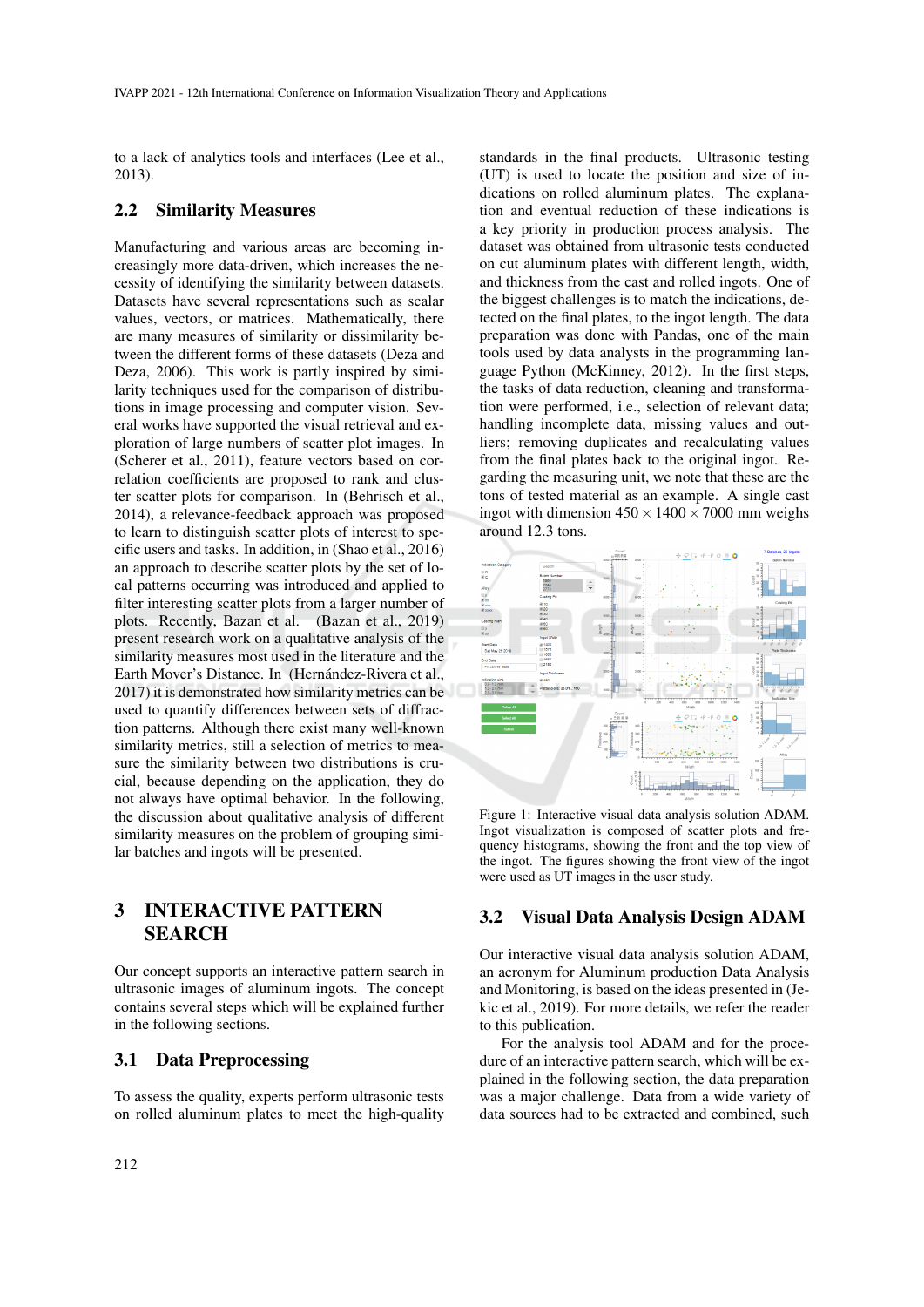as the process data from various melting and casting furnaces, quality data such as the chemical composition of the batches, the input material and the UT test results, together with the material due to technical requirement that is generated in various process steps along the production process. The UT indications, that were detected in the individual final plates, together with the amount of the technical requirement, then had to be calculated back to the exact ingot position to make a comparison with, among other things, the process data that were recorded and/or calculated back to the casting length. The analysis tool ADAM enables the user to view the exact position of the indications in the ingot, that were detected in the final plates. In the next development steps, an interactive pattern search should enable the user to clearly display a part of the large amount of data recorded during the casting process, where several hundred parameters are recorded in high resolution, for a large number of ingots, which are produced. In the end, a smaller, clearly visible group of similar ingots should be proposed to the user, who can then compare the associated casting process data and thus could identify possible influencing parameters. This aspect will be dealt with in more detail in the following subsection.

The design of ADAM is shown in Figure 1. A set of tightly linked views of production parameters with cross-filtering capability supports the inspection of factors possibly influencing the product quality. Our approach was designed in an iterative development cycle guided by domain requirements obtained from a team of production experts. ADAM was developed using Bokeh, a Python software library (Bokeh Development Team, 2018). Two scatter plots for visualization were selected, showing the front and the top view of the ingot. Further, the figures showing the front view of the ingot were used in the user study. Color-coded circles (yellow, orange, and red) in the scatter plots represent the values of indications with specific diameters. ADAM is successfully integrated into the aluminum producer's system landscape and used by domain experts several times a week for data exploration and internal technical reporting. Our domain experts determined, using the visual analysis tool ADAM for several months, target use cases shown in Figure 2.

Future extension of ADAM will support automated data exploration tasks by automatically suggesting to the user similar batches and ingots of interest, and batches and ingots with atypical distributions. Grouping batches and ingots with similar patterns are important to investigate parameters that are possibly influencing the quality.

### 3.3 Concept for Interactive Pattern Search

The procedure for an interactive pattern search can be divided into two main steps and some possible additional steps.

The first step includes a selection of reference ingots and batches. Ingots and batches with interesting/atypical distribution of indications should be selected automatically and suggested to the user. Therefore, a standard distribution should be defined and ingots/batches selected for which the corresponding distribution of indications differs greatly from the standard distribution.

The second step is the selection of similar ingots and batches. Ingot and batches should be automatically selected, where the distribution of the indications is similar compared to the selected reference in the first step. Figure 3 shows the reference ingot and the automatically selected ingots with a similar distribution. Furthermore, it should be possible to automatically find ingots and batches with some specific predefined patterns as in case of accumulation of indications at a specific location in the ingot (see Figure 2 the reference 431630). Different methods, which can be used for similarity search, are described and evaluated in the next sections.



Figure 2: Three visual prominent patterns(from left to right): 1) group of indications at specific location in the ingot, 2) group of indications at the beginning of the casting, 3) group of indications at the end of the casting.

The third step includes the selection of conspicuous signals in the process data. In this part, we consider the process data corresponding to ingots/batches selected in the second step and compare it to the pro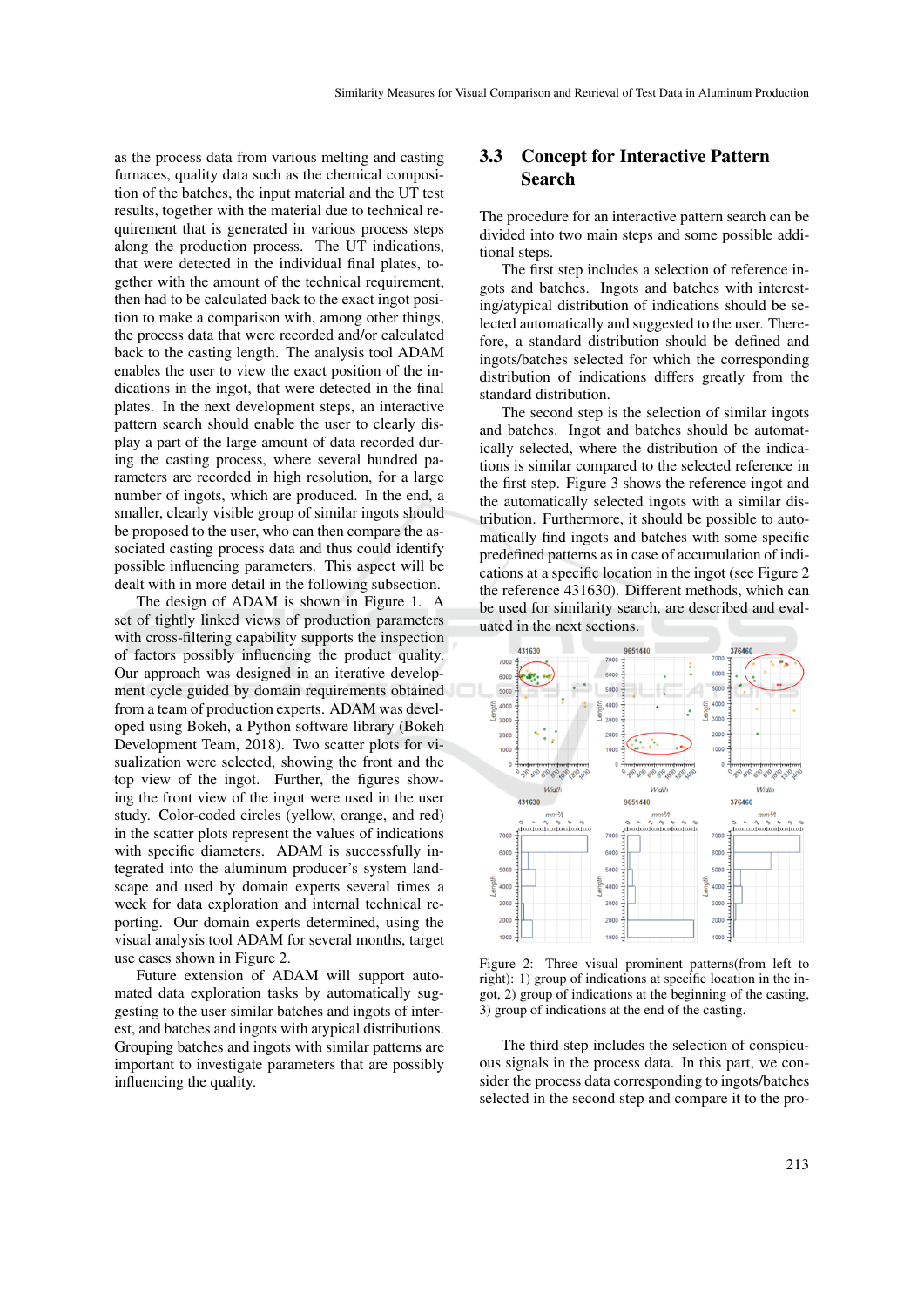IVAPP 2021 - 12th International Conference on Information Visualization Theory and Applications



Figure 3: The first image is the reference image of aluminum ingot and the other five are the most similar images ranked by distance measure.

cess data corresponding to other ingots/batches, to detect patterns that are influencing the product quality.

Additionally, a further step in which the user can label patterns would be possible. The user should be able to add new patterns of interest to a list of predefined patterns (for example accumulation of indications) and export it in a report. To implement the three main steps, it is necessary to find good methods for the similarity search and to construct a suitable target value for the similarity search.

## 3.4 Definition of the Target Value: Calculation of Different Quality Criteria per Bin

In the following, only ingots with a thickness of 450 mm are taken into account, which represents the largest quantity of all ingots produced. For the calculation, we only consider indications between 1000 mm and 7000 mm. After recalculation of the position of the indications in the ingot, the proportion of the not tested area in the ingot depends on the plate thickness of the final product. For the greater number of ingots, the area between 0 and 1000 mm is not tested, or only partly tested.

Non-weighted Bins. During several workshops and with feedback from domain experts, we defined for each bin width 1000 mm. According to that ingot was divided into 6 parts (bin 1 to 6) and for each bin a quality criterion was calculated, given as:

quality criteria = 
$$
\frac{indication \text{ area}[mm^2] \text{ per bin}}{\text{tested material}[t] \text{ per bin}}
$$
 (1)

The calculated area considered different plate thickness groups. The result is a quality criterion for each bin and ingot and also for each thickness group.

Weighted Bins. In many cases, it is hard to identify to which bin the indication in the ingot belongs, e.g., if there is an accumulation of indications at the boundary of two bins. Therefore we use a smoothing procedure, which also takes into account the indications in the neighboring bin. Similar to the previous discussion, we again consider 6 bins. The position of the center of bin  $B_i$ ,  $i = 1, ..., 6$  is at  $y_i =$  $1000+i \cdot \frac{6000}{7}$  and the bin-width for each bin is  $\frac{6000}{7}$ . For each bin  $B_i$ ,  $i = 1, ..., 6$ , the indications at castinglength  $l \in (y_i - \frac{6000}{7}, y_i + \frac{6000}{7})$  are weighted according to the weight-function  $g_i(l) = 1 - 6 \cdot (\frac{7 \cdot |l - y_i|}{6000})^2 + 8 *$  $(\frac{7 \cdot |l-y_i|}{6000})^3 - 3 \cdot (\frac{7 \cdot |l-y_i|}{6000})^4$  and the quality criterion per bin is calculated similar to the previous calculation.

### 3.5 Analysis of Similarity Measures of **Distributions**

There are many measures of similarity that, depending on the application, do not always have optimal behavior. In many different application domains, there are several ways to define the nearness between distributions. A distance is defined as a quantitative measurement of how far apart two entities are. The similarity and the dissimilarity represent, respectively, how alike or how different two distributions are. If distributions are close, they will have high similarity and if distributions are far, they have a low similarity. To consider the similarity between ingots, in our case represented as scatter plots, we calculated 1-d histograms of the indications the length of the ingot and then compared histograms based on their distance. The smaller the distance between the histograms, the higher the similarity of the scatterplots. There are quite a few ways to apply distance metrics to compare histograms. We tested six different and popular distance measures: Euclidean distance, Manhattan distance, Chebyshev distance, Cosine similarity, Correlation distance and Bray-Curtis distance (Cha, 2007) (Deza and Deza, 2006). To assess the applicability of these measures in detecting similar patterns in ultrasonic images of aluminum ingots (in the further text: UT images) we have performed a user study where we have asked the domain experts to evaluate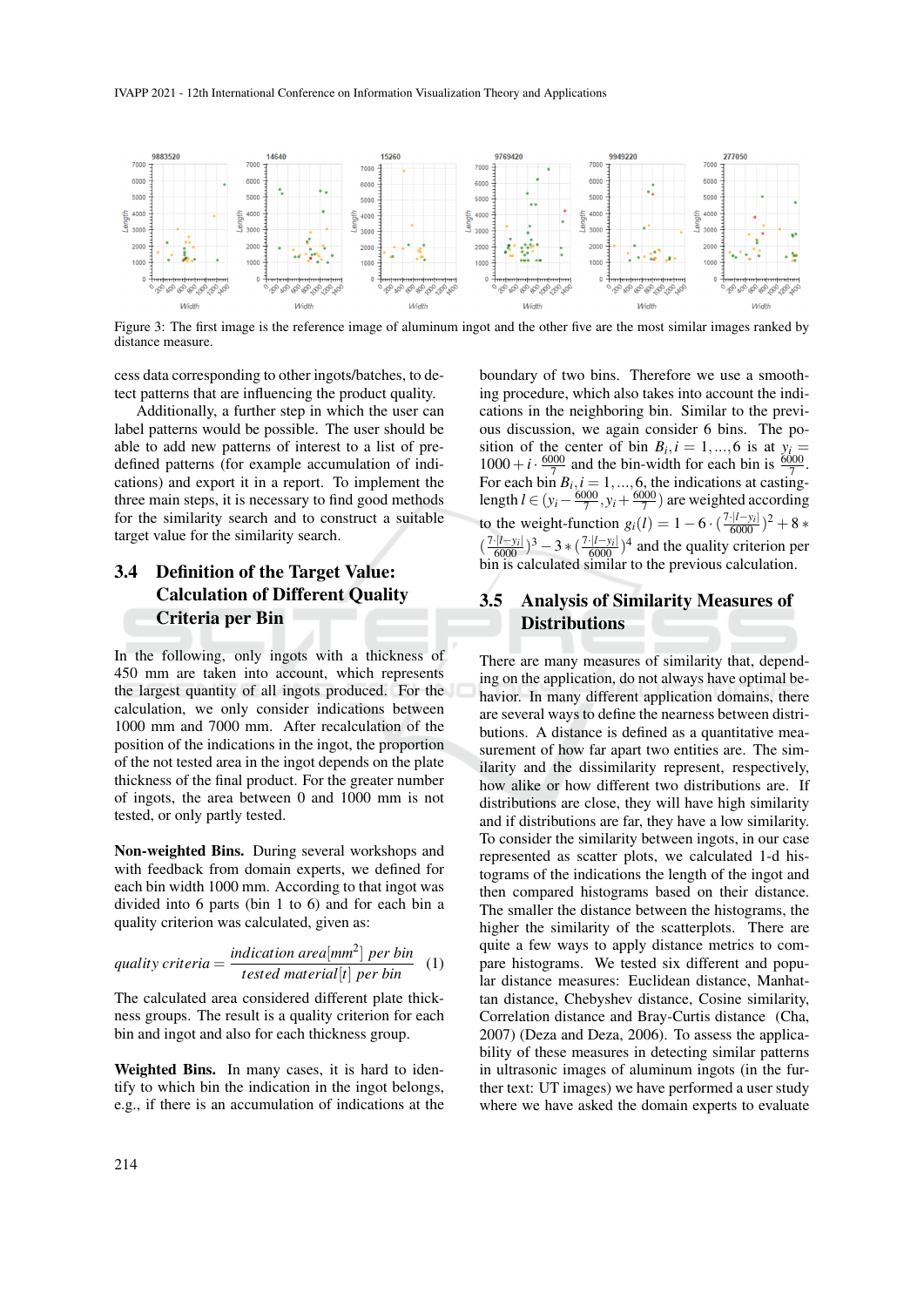the results of our method. We used the results of this study to measure the accuracy of our approach.

## 4 USER STUDY AND RESULTS

In this section, we present a discussion of the first results achieved with our method, including examples to demonstrate the value of our findings. To demonstrate an evaluation of our approach, we conducted a study with four domain experts who represent the target user group. The reference result set and target use cases (see Figure 2) for our assessment were obtained by our domain experts using the visual analytics tool ADAM. Hence, to create the ground truth against which to evaluate, we use a set of queries capturing typical analysis tasks. We are specifically interested to evaluate the applicability of similarity measures with a specific focus on domain tasks to detect similar patterns in UT images of aluminum ingots.

#### 4.1 Initial Results

For the pattern search in UT images of aluminum ingots, we consider data with the restrictions type of material x, casting plant y, thickness 450 mm, and width 1400 mm. Figure 2 shows visually prominent patterns regarding the casting length. Ingots should be automatically selected, where the distribution of the indications is very similar compared to a selected reference pattern. If the material is not free of indications, the standard behavior is that most of the indications appear at the beginning of the casting length and the number of indication decreases towards the end. During visual data exploration using ADAM, domain experts noticed that atypical distributions occur in some batches. Consequently, they wanted to find similar batches that appeared over time to analyze and link these cases with production parameters from the casting process. In the next section, we provide an evaluation based on capturing ground truth from domain users.

### 4.2 Data Labeling

Data labeling is important for many practical applications. To evaluate our approach we created three classes, established by the similarity of the figures to the reference image from 1 to 3 (similar, partially similar, not similar). To set the border values which are used for data labeling we performed the first part of the user study. As this is not a generated dataset, but a real production dataset, the labeling borders were verified by our domain experts. The dataset contains



Figure 4: UT ingot images used in the first part of user study- data labeling.

1200 UT images of ingots. We calculated different distances measures for the complete dataset. A subset of 50 selected pairs of ingots were presented to the domain experts. Each of the 50 images contained a reference ingot compared against another ingot (Figure 4). Data samples were carefully selected based on different patterns discovered during the acquired experience in using the ADAM tool. It may happen that for one reference ingot multiple similar ingots exist as well as that only a few similar ingots exist. The results were compared with the different distance measures of the sample ingots. Finally, we managed to define the border values between similar, partially similar and not similar based on the results of the domain experts. The border values depend on the distance measure taken into account. Data labeling is a very difficult task, where domain experts may be uncertain about their answers. The problem with manual labeling is that the labels generated are usually subjective and can easily be biased towards the user's personal opinions. In our case, the accuracy between labeling among users i.e., interrater reliability was approximately 75%. In future work, we will consider other methods to improve labeling.

#### 4.3 User Study

For each task, 30 figures representing UT images of ingots are given to test users. Our domain experts were asked to rank the similarity of the figures to the reference image from 1 to 3 (similar, partially similar, not similar). Results from experts are compared with results from interactive similarity search. The dataset containing 1200 UT images of ingots was considered for the evaluation of our approach. To compare the different methods (distance measures), UT images of ingots were ranked by similarity to one specific reference ingot using different distance measures and la-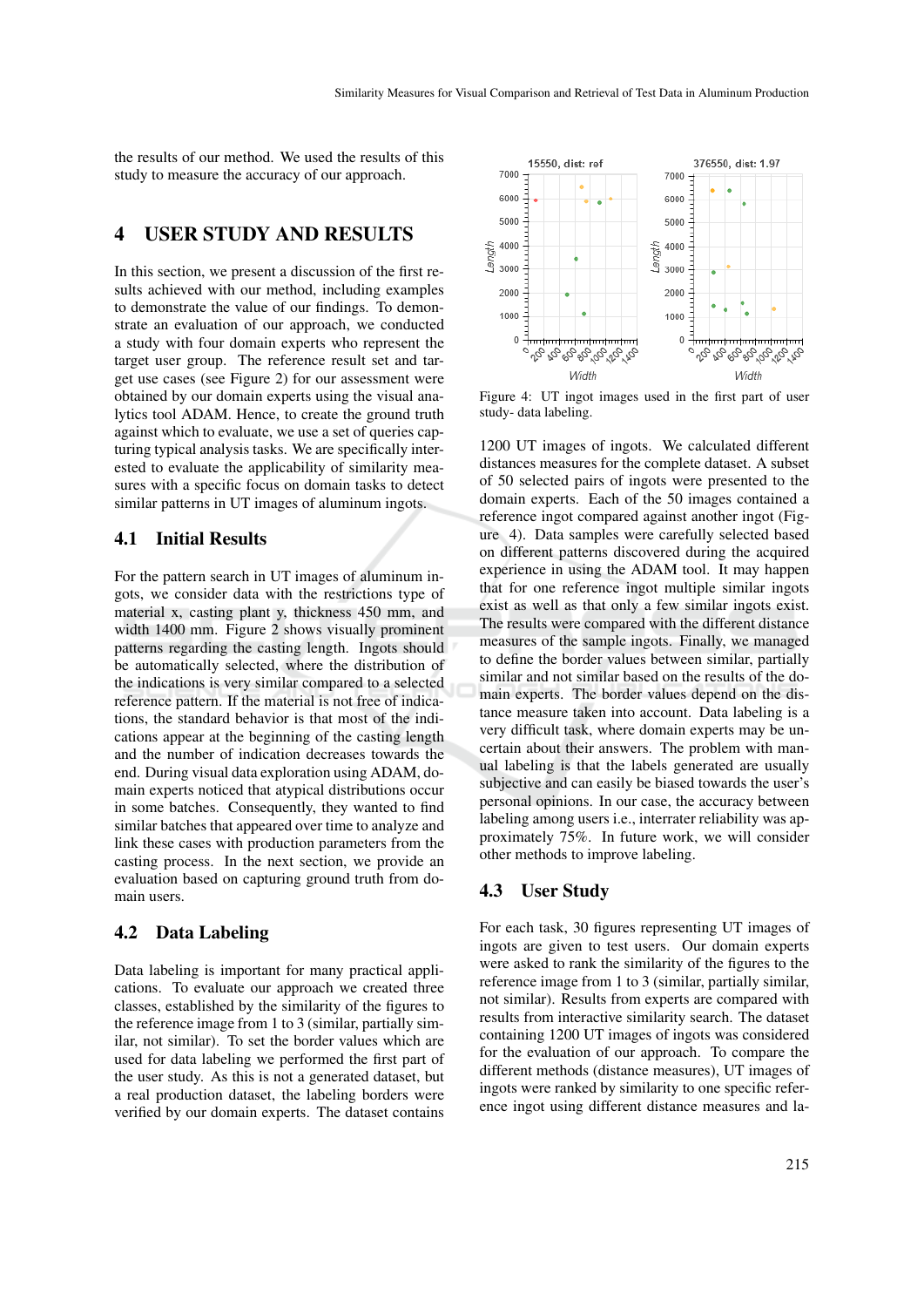| <b>Distance measures</b> | Non-weighted | Weighted |
|--------------------------|--------------|----------|
| Euclidean distance       | 0.77         | 0.63     |
| Manhattan distance       | 0.73         | 0.63     |
| Chebyshev distance       | 0.73         | 0.57     |
| Cosine similarity        | 0.73         | 0.73     |
| Correlation distance     | 0.73         | 0.73     |
| Bray-Curtis distance     | 0.5          | 0.56     |

Table 1: Accuracy of different distance measures for the reference ingot image 9883520.

beled to the three classes (explained in the previous subsection). Additionally, for every task, we showed to the user a selection of ingots with similar patterns obtained from our method as in Figure 3.

In the first task, domain experts needed to rank UT images of ingots based on similarity regarding the reference UT image. The first reference UT image was 9883520 (Figure 3). In this case, the pattern contains indications at the beginning of casting length. The results of comparison with different binning extraction (non-weighted and weighted bins) are presented in Table 1. The ultimate goal of our method is the ability to predict the target class determined by the user. The highest accuracy in detecting similar patterns is achieved with Euclidean distance using the non-weighted quality criteria. However, we have a certain number of UT images classified not correctly (see Figure5). A confusion matrix was used for the purpose of distinguishing between different classes and see which classes actually cause confusion. What looks promising is that for the similarity measure with the highest accuracy i.e. euclidean distance there is only one UT ingot image belonging to class similar, classified as not similar class. Considering different methods for class labeling in future work could improve accuracy.



Figure 5: Confusion matrix for non-weighted bins.

Table 2 shows the accuracy of the results for the second reference UT image of the ingot. The pattern in reference 431630 (Figure 2) contains an accumulation of indications in a small area of the ingot.

The highest accuracy in detecting similar patterns is achieved with Chebyshev distance using the

Table 2: Accuracy of different distance measures for the reference ingot image 431630.

| <b>Distance measures</b> | Non-weighted | Weighted |
|--------------------------|--------------|----------|
| Euclidean distance       | 0.6          | 0.63     |
| Manhattan distance       | 0.63         | 0.63     |
| Chebyshev distance       | 0.6          | 0.67     |
| Cosine similarity        | 0.57         | 0.6      |
| Correlation distance     | 0.6          | 0.57     |
| Bray-Curtis distance     | 0.27         | 0.23     |

weighted quality criteria. Euclidean distance, with the highest accuracy in the previous task, and Chebyshev distance come from the same family of distances(Minkowski distance family). We have earlier discussed that if an accumulation of indications is exactly between two bins, patterns may be recognized better using the weighted quality criteria. In this case, the accuracy is lower than the accuracy for the reference 9883520. One explanation for this is that in the case of an accumulation of indications in a small area, the user sometimes can not estimate the actual amount of indications, while the distance measure calculation highly depends on the quality criteria per bin. Another explanation could be that in this specific case, the border of labeled classes should be considered further.

In the end, we showed to our domain experts UT images ranked by distance measure as in Figure 3. Domain experts report the five UT images ranked by the Minkowski distance family, showed good results for both reference ingots. Domain experts agree that the use of such methods could allow them to gather information to identify specific patterns, distribution of indication, and correlation with process data. An important requirement for analyzing ultrasonic test data is an extensive professional and domain-specific knowledge of users. However, we need to be careful as the similarity is subjective and is highly dependent on the domain and application. The user study showed promising results in detecting specific ultrasonic patterns. Regarding the similarity measures, the Minkowski distance family provided the highest recognition rates among the distances used in this work.

## 5 SUMMARY AND FUTURE WORK

Selecting the right distance measure is one of the challenges encountered by professionals and researchers when attempting to apply different methods in realworld applications. The variety of similarity measures can cause confusion and difficulties in choos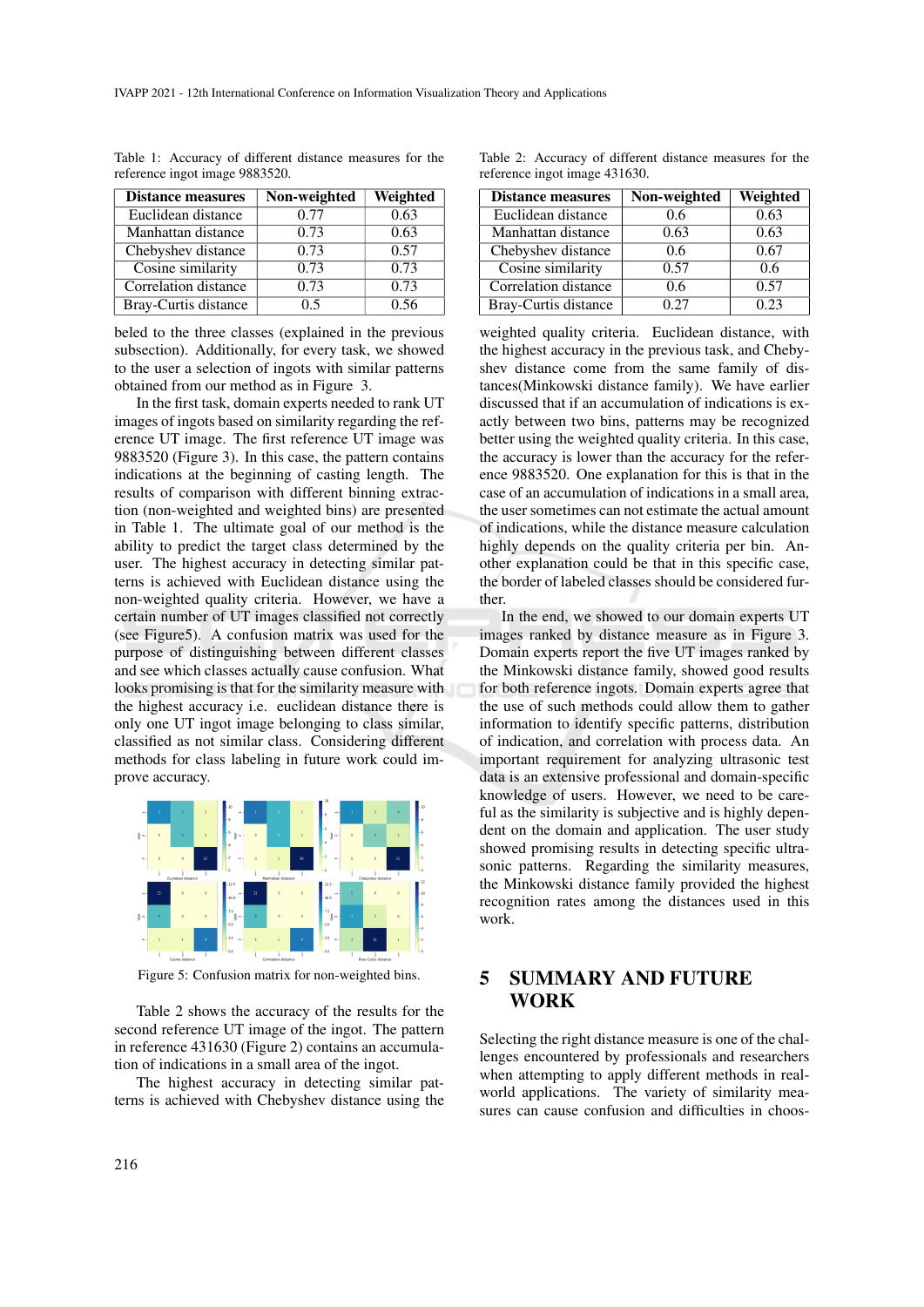ing a suitable measure. The performance of similarity measures may vary depending on different datasets. In this paper, we studied a quantitative comparison for different similarity measures on UT images of ingots. The aim of this study was to clarify which similarity measures are more appropriate and applicable when searching for specific ultrasonic patterns. Further, we conducted interviews with domain experts in the analysis of UT indications images comparison and used this feedback to define a ground truth for our evaluation. We provided a discussion and demonstrated the possible insights enabled by our approach and its potential to support production data exploration.

Future work includes investigation of process data corresponding to groups of similar ingots and batches, and potentially discovering key influential parameters in the process data. As future work, we also want to include advanced multidimensional data visualizations, to support pattern detection and parameter correlation. Furthermore, automatic classification of certain quality patterns, based on interactively provided expert examples, is considered an interesting future extension of an existing visual analytics solution.

### ACKNOWLEDGEMENTS

This research work is done by Pro2Future and AMAG Austria Metall AG. Pro2Future is funded within the Austrian COMET Program-Competence Centers for Excellent Technologies under the auspices of the Austrian Federal Ministry of Transport, Innovation and Technology, the Austrian Federal Ministry for Digital and Economic Affairs and of the Provinces of Upper Austria and Styria. COMET is managed by the Austrian Research Promotion Agency FFG.

### **REFERENCES**

- Bazan, E., Dokládal, P., and Dokladalova, E. (2019). Quantitative analysis of similarity measures of distributions.
- Behrisch, M., Korkmaz, F., Shao, L., and Schreck, T. (2014). Feedback-driven interactive exploration of large multidimensional data supported by visual classifier. In *2014 IEEE Conference on Visual Analytics Science and Technology (VAST)*, pages 43–52. IEEE.
- Bokeh Development Team (2018). *Bokeh: Python library for interactive visualization*.
- Cha, S.-H. (2007). Comprehensive survey on distance/similarity measures between probability density functions. *City*, 1(2):1.
- Deza, M.-M. and Deza, E. (2006). *Dictionary of distances*. Elsevier.
- Hernández-Rivera, E., Coleman, S. P., and Tschopp, M. A. (2017). Using similarity metrics to quantify differences in high-throughput data sets: application to xray diffraction patterns. *ACS combinatorial science*, 19(1):25–36.
- Jekic, N., Mutlu, B., Faschang, M., Neubert, S., Thalmann, S., and Schreck, T. (2019). Visual analysis of aluminum production data with tightly linked views. In *EuroVis (Posters)*, pages 49–51.
- Jo, J., Huh, J., Park, J., Kim, B., and Seo, J. (2014). Livegantt: Interactively visualizing a large manufacturing schedule. *IEEE transactions on visualization and computer graphics*, 20(12):2329–2338.
- Lee, J., Kao, H.-A., Yang, S., et al. (2014). Service innovation and smart analytics for industry 4.0 and big data environment. *Procedia Cirp*, 16(1):3–8.
- Lee, J., Lapira, E., Bagheri, B., and Kao, H.-a. (2013). Recent advances and trends in predictive manufacturing systems in big data environment. *Manufacturing letters*, 1(1):38–41.
- Liu, S., Cui, W., Wu, Y., and Liu, M. (2014). A survey on information visualization: recent advances and challenges. *The Visual Computer*, 30(12):1373–1393.
- Matkovic, K., Hauser, H., Sainitzer, R., and Groller, M. E. (2002). Process visualization with levels of detail. In *IEEE Symposium on Information Visualization, 2002. INFOVIS 2002.*, pages 67–70. IEEE.
- McKinney, W. (2012). *Python for data analysis: Data wrangling with Pandas, NumPy, and IPython*. " O'Reilly Media, Inc.".
- Scherer, M., Bernard, J., and Schreck, T. (2011). Retrieval and exploratory search in multivariate research data repositories using regressional features. In *Proceedings of the 11th annual international ACM/IEEE joint conference on Digital libraries*, pages 363–372.
- Shao, L., Schleicher, T., Behrisch, M., Schreck, T., Sipiran, I., and Keim, D. A. (2016). Guiding the exploration of scatter plot data using motif-based interest measures. *Journal of Visual Languages & Computing*, 36:1–12.
- Shirkhorshidi, A. S., Aghabozorgi, S., and Wah, T. Y. (2015). A comparison study on similarity and dissimilarity measures in clustering continuous data. *PloS one*, 10(12):e0144059.
- Soban, D., Thornhill, D., Salunkhe, S., and Long, A. (2016). Visual analytics as an enabler for manufacturing process decision-making. *Procedia Cirp*, 56:209– 214.
- Sun, D., Huang, R., Chen, Y., Wang, Y., Zeng, J., Yuan, M., Pong, T.-C., and Qu, H. (2019). Planningvis: A visual analytics approach to production planning in smart factories. *IEEE transactions on visualization and computer graphics*, 26(1):579–589.
- Suschnigg, J., Ziessler, F., Brillinger, M., Vukovic, M., Mangler, J., Schreck, T., and Thalmann, S. (2020). Industrial production process improvement by a process engine visual analytics dashboard. In *Proceedings of the 53rd Hawaii International Conference on System Sciences*, pages 1320–1329.
- Thalmann, S., Mangler, J., Schreck, T., Huemer, C., Streit, M., Pauker, F., Weichhart, G., Schulte, S., Kittl, C.,